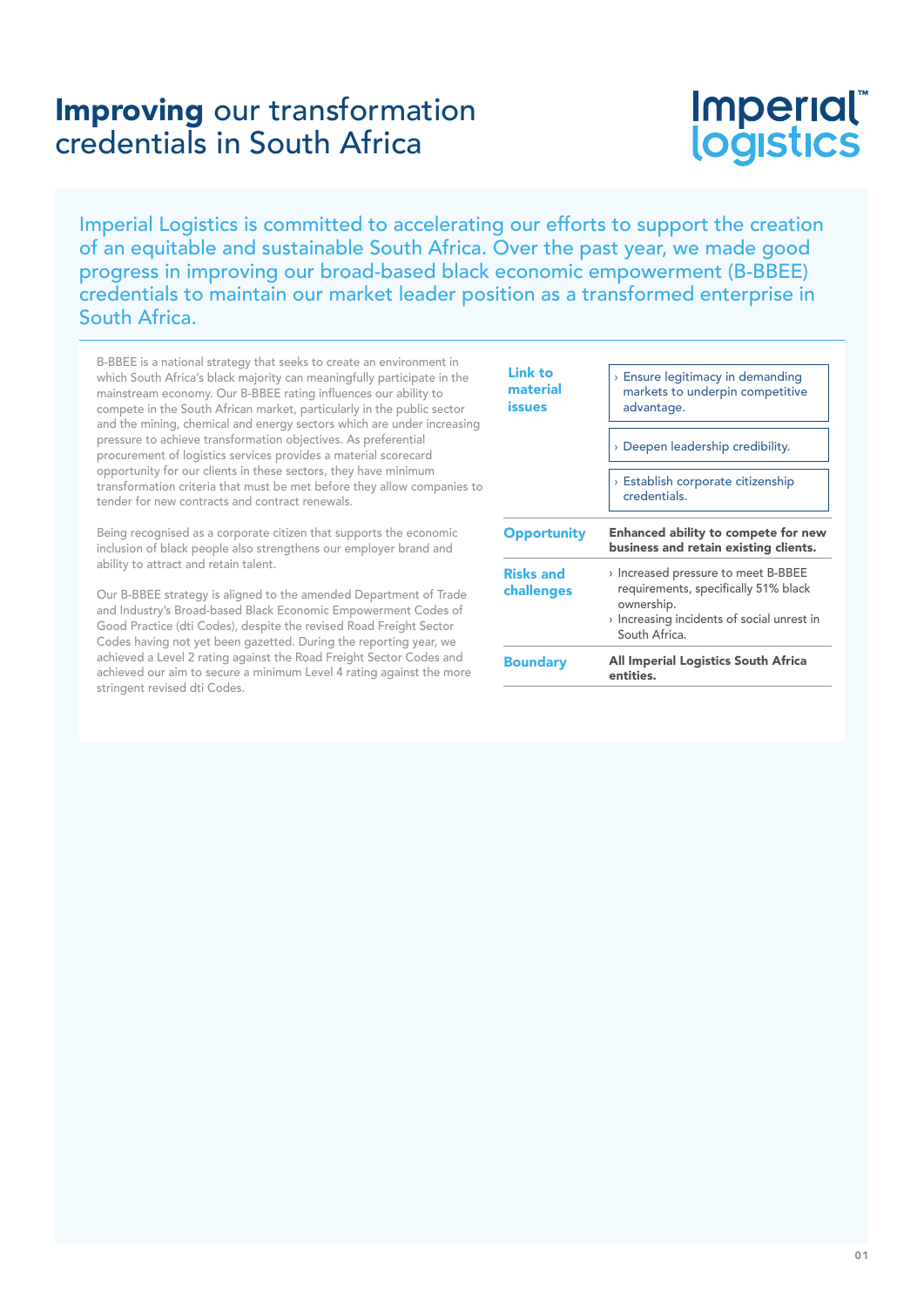# Imperial®<br>logistics

### Strategic objective

#### Maintain a Level 4 rating against the revised dti Codes

Areas of focus

| <b>Transformation</b><br>governance                                                                                                                                                                                                                                                                                                                                                                                                                                                                                                                                                                                 | <b>Ownership</b>                                                                                                                                         | <b>Employment</b><br>equity and skills<br>development                                                                                                                      | <b>Supplier and</b><br>enterprise<br>development                                                                                                                                                                                                                                                                                                                                                                                                                                                                                                                                                                                                                                                                                                | <b>Socioeconomic</b><br>development                                                                                                                                                                                                                                                             |
|---------------------------------------------------------------------------------------------------------------------------------------------------------------------------------------------------------------------------------------------------------------------------------------------------------------------------------------------------------------------------------------------------------------------------------------------------------------------------------------------------------------------------------------------------------------------------------------------------------------------|----------------------------------------------------------------------------------------------------------------------------------------------------------|----------------------------------------------------------------------------------------------------------------------------------------------------------------------------|-------------------------------------------------------------------------------------------------------------------------------------------------------------------------------------------------------------------------------------------------------------------------------------------------------------------------------------------------------------------------------------------------------------------------------------------------------------------------------------------------------------------------------------------------------------------------------------------------------------------------------------------------------------------------------------------------------------------------------------------------|-------------------------------------------------------------------------------------------------------------------------------------------------------------------------------------------------------------------------------------------------------------------------------------------------|
| <b>Priorities</b><br>> Transformation<br>progress monitored<br>by the transformation<br>department and<br>regularly reported to<br>the Imperial Logistics<br>executive committee<br>and board.<br>> All chief executive<br>officers and managing<br>directors of Imperial<br>Logistics companies<br>accountable for<br><b>B-BBEE</b> performance<br>in their areas of<br>operation.<br>> Annual independent<br>verification of the<br>B-BBEE scorecard.<br>> Workshops and<br>one-on-one<br>information sharing<br>sessions with<br>transport service<br>providers to help<br>them improve their<br>B-BBEE ratings. | <b>Priorities</b><br>> Complete a B-BBEE<br>transaction to<br>increase the effective<br>black ownership of<br>Imperial Logistics<br>South Africa to 51%. | <b>Priorities</b><br>> Clear initiatives to<br>meet employment<br>equity targets and<br>skills development<br>(see drive diversity in<br>line with local<br>requirements). | <b>Priorities</b><br>> Monitor the B-BBEE<br>toolkit monthly to<br>measure progress on<br>our investments in<br>enterprise and<br>supplier development.<br>> Supplier and<br>enterprise<br>development<br>initiatives including<br>grant contributions,<br>interest-free loans or<br>equity-related<br>contributions, as well<br>as training and<br>mentoring. Initiatives<br>aim to capacitate<br>small businesses so<br>that they can meet<br>our procurement<br>demands and be<br>integrated into our<br>supply chain.<br>> Provide shorter<br>payment terms to<br>some smaller<br>suppliers.<br>> Manage our two<br>flagship supplier and<br>enterprise<br>development<br>programmes: the<br>Sinawe Fund and the<br>Unjani Clinics network. | <b>Priorities</b><br>> Corporate social<br>investment (CSI)<br>programmes that<br>support education<br>and healthcare.<br>$\rightarrow$ Contribution from<br>individual companies<br>based on their<br>capacity to support<br>projects and the<br>specific needs of their<br>local communities. |

### Achieving 51% black ownership

We are steadily progressing our plans to dispose of 30% of Imperial Logistics South Africa to a B-BBEE partner. The transaction will increase the effective black ownership of this business to 51%. The screening process has been completed and negotiations are continuing. The partnership will also contribute to transforming the board and leadership of Imperial Logistics South Africa and identifying black talent and will strengthen our client relationships and provide sustainable competitiveness. We expect to announce the terms of the transaction in the first quarter of the 2019 financial year.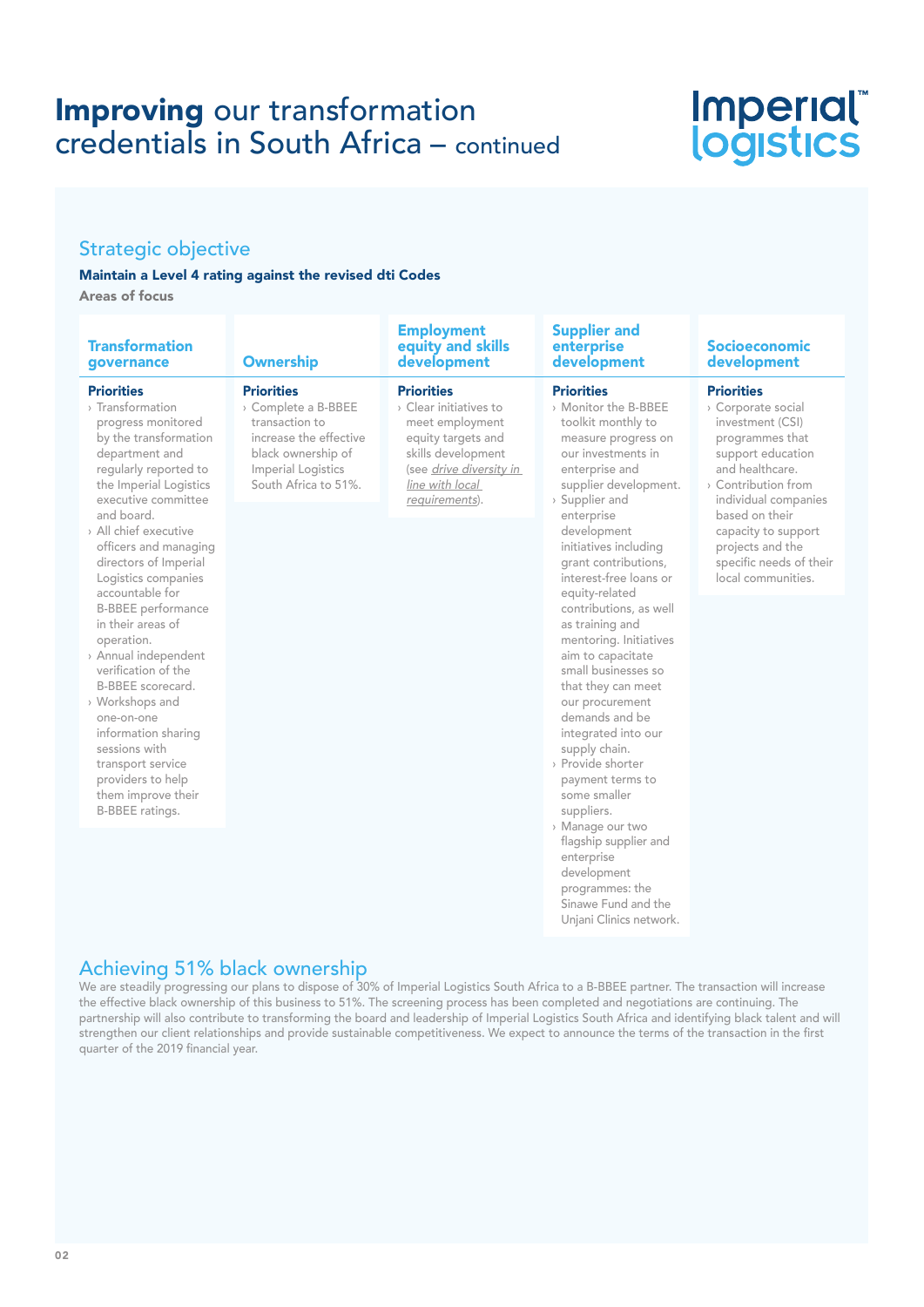# Imperial®<br>logistics

## Sustainably transforming our supply chain

In 2017, we embarked on a new approach to supplier development in partnership with the Awethu Project (Awethu), an investment company which manages equity funds to support the growth of small black businesses and the transformation of small white-owned businesses. Our intent is not only to transform our own supply chain in a sustainable manner, but to promote the Sinawe Fund to our clients to achieve transformation at scale in the transport and logistics sector.

Our part in this hybrid solution is to invest in the fund and provide specialist logistics mentorship for the participating small, micro and medium-sized enterprises (SMMEs). In addition, our companies are required to support the integration of the SMMEs in their procurement processes and supply chains, where feasible. Awethu provides pre- and post-investment support customised to a beneficiary's individual growth stages and development gaps.

Targeting fast-growing strategic suppliers with turnovers of less than R50 million, the fund has closed three deals with suppliers in our supply chain to date. Two suppliers are trucking businesses, one black women owned and the other white owned, and the third is a leading black women-owned supplier of tarpaulins that recently won a national tender with Imperial Logistics and requires capital to grow. The fund's investment in the white-owned business will increase black ownership of the business to 51% by supporting a young black entrepreneur with the potential to succeed the owner in time.

The fund transforms what was once an expense item into a return generator as SMMEs with improved capacity and capability will deliver real and measurable improvements in supply chain efficiencies. As they grow, the SMMEs will also contribute to job creation. In addition, the fund will drive a pipeline of sustainable black SMMEs, which will boost our preferential procurement score as well as the preferential procurement scores of our clients, who will have access to the SMMEs' service offerings. Together, these benefits will result in reasonable financial returns for Imperial Logistics, making the fund sustainable into the longer term.

Clients are also able to co-invest in the fund, supporting the development of their own SMME suppliers.

We monitor the progress of the funded SMMEs by reviewing their financial statements and tracking the number of jobs created. Where the SMME has acquired a new customer within Imperial Logistics, we evaluate performance and the benefits delivered through economies of scale.

#### Sinawe Fund

## R20 million

invested in high-growth SMMEs at the core of Imperial Logistics' supply chain. The investment covers the period June 2017 to June 2019 and will be reviewed annually.

#### Feedback from the **three** beneficiaries supported has been very positive.

SMMEs receive black-owned capital, access to markets through our supply chain, technical and general management support and exposure to black talent to support their succession plans.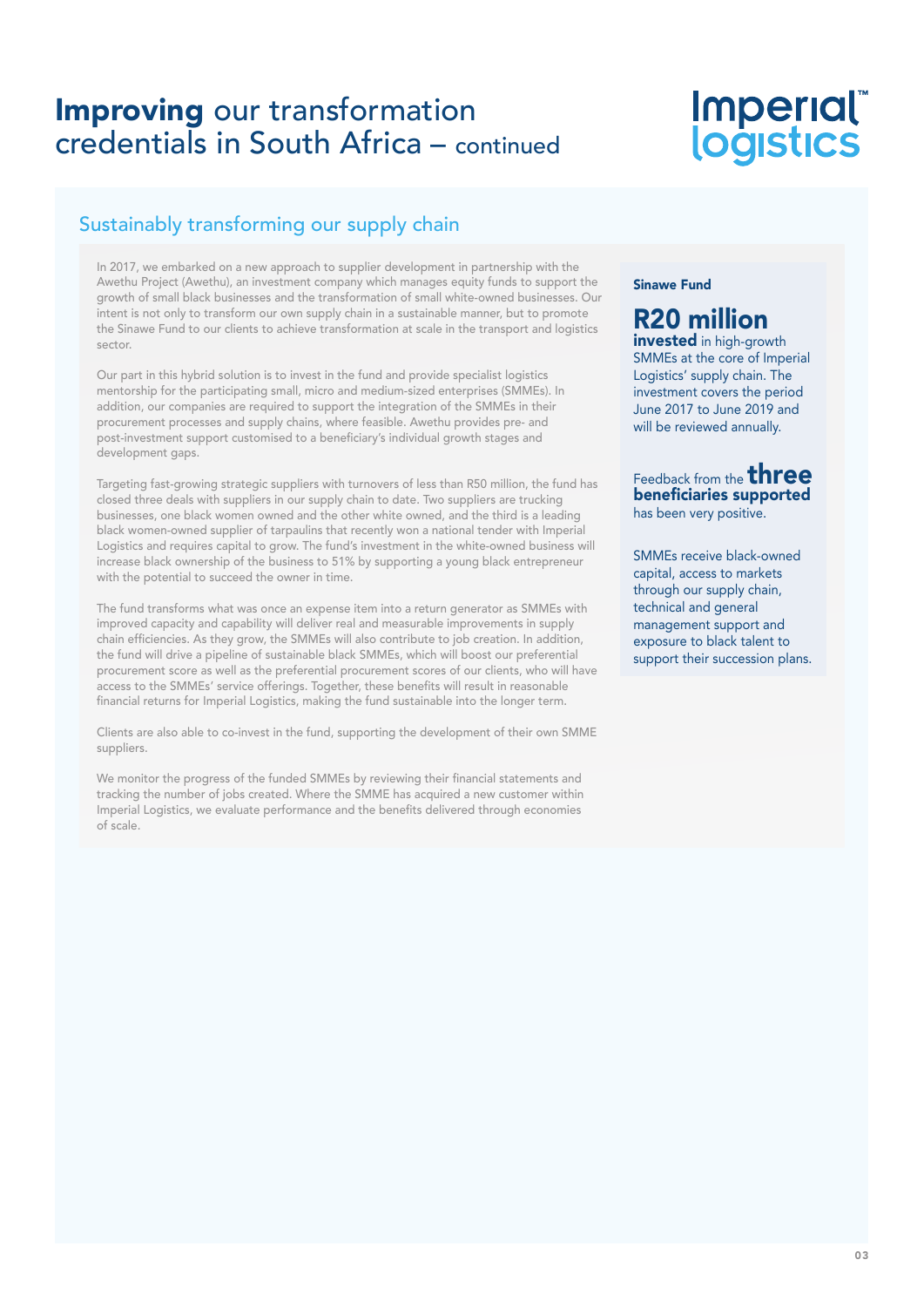# Imperial®<br>logistics

## Supporting micro-enterprises that provide primary healthcare services

#### Recognition for the Unjani Clinics initiative

Unjani Clinics Non-Profit Company (NPC) received the Institute of Risk Management South Africa's 2017 Award for Healthcare. In addition, our valued multinational client Johnson & Johnson won Gold in the American Chamber of Commerce's 2017 Stars of Africa Award for its work with the Unjani Clinics initiative.

The Unjani Clinics initiative, founded by Imperial Holdings, empowers black women professional nurses to own their own primary healthcare container clinic in their township or rural community. The clinics offer an alternative quality healthcare service to the employed but uninsured population (estimated between 10 and 12 million people), who are able to pay a small fee towards their healthcare needs. The initiative relieves some of the pressure on government facilities which are stretched and under-resourced. The clinics provide access to essential medicines and primary healthcare at the point of need, reducing the vast amounts of time and travel costs patients incur to receive attention at a state facility.

The model shifts primary healthcare tasks to professional nurses and leverages the highly developed private sector distribution network to ensure that more people have access to medicines. The project also creates an entrepreneurial opportunity for professional nurses and further employment opportunities are created by way of administration support staff, as well as cleaners and other service providers. Each clinic creates between three and five sustainable jobs.

Unjani Clinics NPC operates 49 clinics funded through the enterprise development spend from Imperial Logistics (the first 25 clinics), Johnson & Johnson (seven clinics), Rand Mutual Assurance (two clinics), Tiso AEL Development Trust (four clinics) and Pfizer South Africa (two clinics). Working with National Treasury's Job Fund and our corporate partners, our interim goal is to increase the network of clinics to 70 by December 2019. To date, the Jobs Fund has funded nine clinics.

During the year, 21 clinics were opened and the network's reach now includes the Gauteng, Limpopo, Mpumalanga, Northern Cape and North West provinces. Two clinics were closed due to non-compliance by the nurses and the infrastructure used elsewhere. One of the original clinics 'graduated' to an independent nursing practice, operating outside the network and demonstrating the sustainability of the model. In the next financial year, 10 clinics will be opened in KwaZulu-Natal and seven in the Eastern Cape.

Professional nurses and clinic assistants receive an operating manual, three days of training on basic business management and ongoing mentoring guidance to ensure their success. We apply strict criteria to the selection of nurses who must comply with our five-year enterprise development agreement which covers patient confidentiality, compliance with health regulations and legislation, and the responsible use of products.

Compliance is monitored through operational and financial audits. A patient management system across the network facilitates administrative reporting, patient data tracking and measurement of healthcare outcomes. The real-time dashboards help Unjani Clinics NPC manage the clinics from a central point and deal with operational issues more effectively.





#### Unjani Clinics objective

A network of 100 clinics nationally by the end of 2020.

#### **Progress**

#### R3,0 million invested by Imperial Logistics in the current year

(2017: R2,8 million). Since the initiative's inception in 2013, the Imperial Holdings group has invested around R28 million in the initiative.

#### 49 women empowered and over 150 jobs created.

(2017: 31 women and over 90 jobs)

### Over 540 000 patients assisted with

quality, affordable primary healthcare between January 2013 and June 2018, with over 260 000 consultations taking place in this reporting year alone.

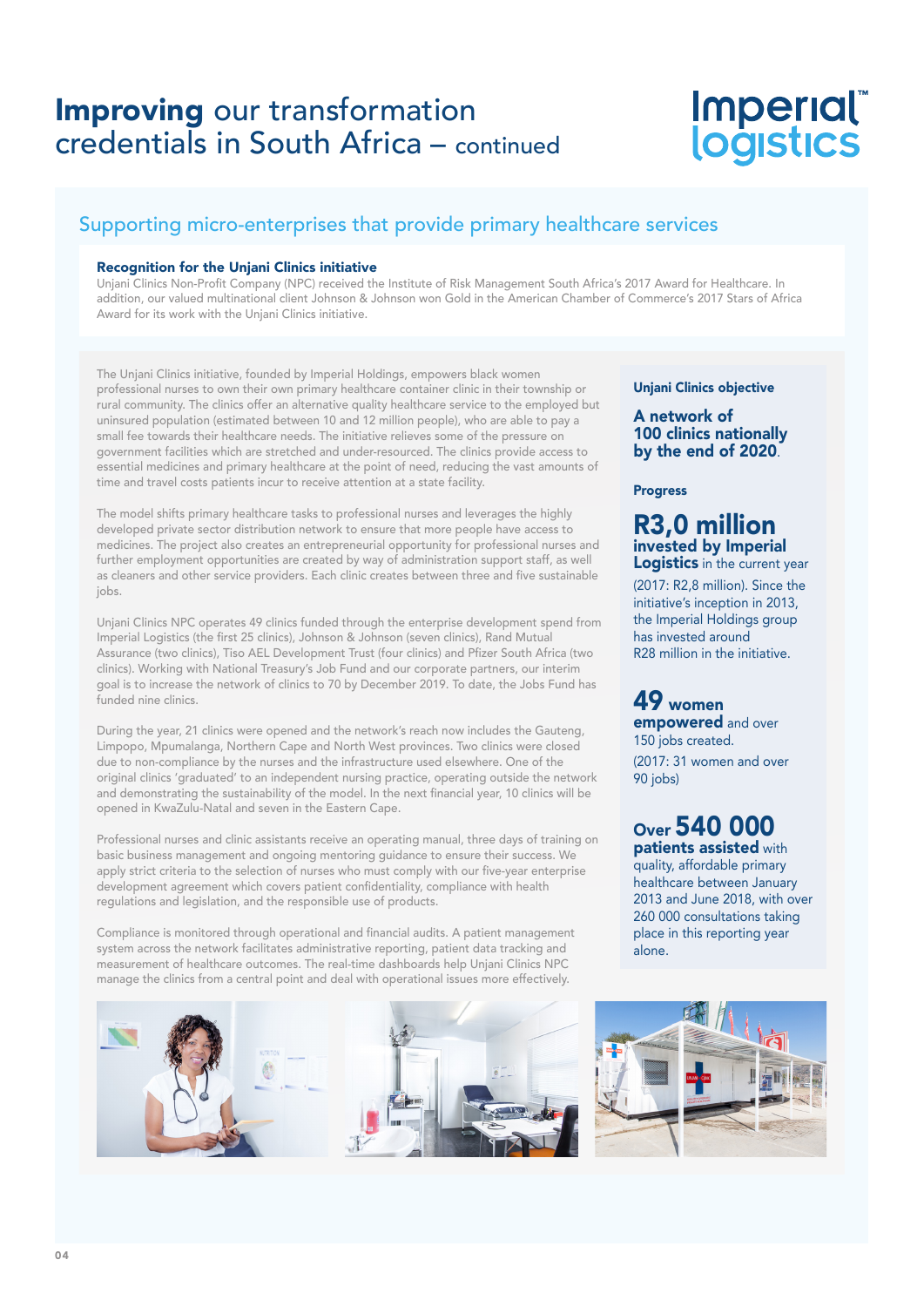# Imperial®<br>logistics

#### Advancing the service offering of the Unjani Clinics

During the past year, we gathered funding momentum in terms of the Unjani Clinics initiative with a number of corporates supporting the expansion of the services offered to patients.

The Pfizer Foundation and Pfizer South Africa funded basic ultra sound equipment for 38 clinics and provided training to the nurses. An average of 600 ultra sounds are performed monthly by these clinics. In the next financial year, the service will be extended to the remaining clinics in the network.

The Johnson's baby healthy skin programme provided nurses with skin care training and provided free consultation vouchers to mothers unable to afford an Unjani Clinic visit. Approximately 2 000 vouchers have been redeemed to date.

Since 2016, Unjani Clinics NPC has partnered with local Departments of Health in the Extended Programme for Immunisation (EPI) to reduce childhood diseases. To ensure that the efficacy of vaccines and medicines is maintained, Unjani Clinics has partnered with Zero Medical (medical refrigerator supplier) and Johnson & Johnson (funder) to provide all clinics with new Sure Chill fridges equipped with World Health Organisation (WHO) approved cold chain technology. The fridges maintain a temperature of between two and eight degrees for up to five days, requiring just a few hours of power per day and reducing their reliance on electricity. The fridges installed in the clinics in Hammanskraal, Kathu and Musina where there is no electricity supply, operate with solar power even at low light intensity and require no batteries for energy storage.

Up to now, the project's main contribution to the fight against HIV/Aids has been providing screening and pre- and post-test counselling followed by a referral to a state facility for treatment. We believe that the Unjani Clinics network has the potential to make a more powerful impact on the HIV/Aids crisis. We are engaging with government to extend our role to providing free antiretroviral treatment for state patients. This would mean that we could test a patient and initiate treatment immediately and act as a pick-up point for future medication.

Together with global donors and aid organisations, the Unjani Clinics outreach campaigns set up temporary HIV/Aids testing stations in the communities and have tested more than 25 000 people to date.

### Supporting our communities

Our community initiatives deepen our relationships with societies and address national priorities. In South Africa, a number of protests have been witnessed over the past year with demands for socioeconomic development, better living conditions and better service delivery. Our socioeconomic development programmes focus on education and healthcare and recipients must meet the following minimum requirements: › Be a registered non-profit or non-governmental organisation.

- › Have a beneficiary base that is at least 75% black.
- › Be able to provide a Section 18A receipt for donations received.

#### Trucking wellness programme

The trucking wellness programme is a primary healthcare initiative run by the National Bargaining Council for the Road Freight and Logistics Industry (NBCRFLI). It operates 21 permanent roadside wellness centres along major routes, as well as a fleet of 15 mobile wellness centres that travel across the country to visit road freight companies. Visitors can access basic medical assistance and other support from registered nurses and counsellors. The centres are helping to diminish the impact of HIV/Aids on individuals, families and communities in the road freight industry.

In addition to the R7 million employer contribution to the NBCRFLI's Wellness Fund Health Plan, we sponsor two permanent roadside centres (2017: four). The centres operate mostly at night, which is the most convenient and accessible time for long-distance truck drivers, and wellness services are available to truck drivers, their partners, commercial sex workers and the broader community.

During the year, the project delivered training to its employees and introduced an electronic patient management system to enhance its service delivery.

For more information on employee wellbeing, see ensuring the wellbeing of our employees.

Trucking wellness programme

R416 000 invested in the centres. (2017: R823 000)

3 801 people received healthcare education. (2017: 4 921)

5 322 people received treatment. (2017: 4 959)

Across all 21 wellness centres, 26 933 (2017: 21 161) people received healthcare education and 26 323 (2017: 23 912) received treatment.